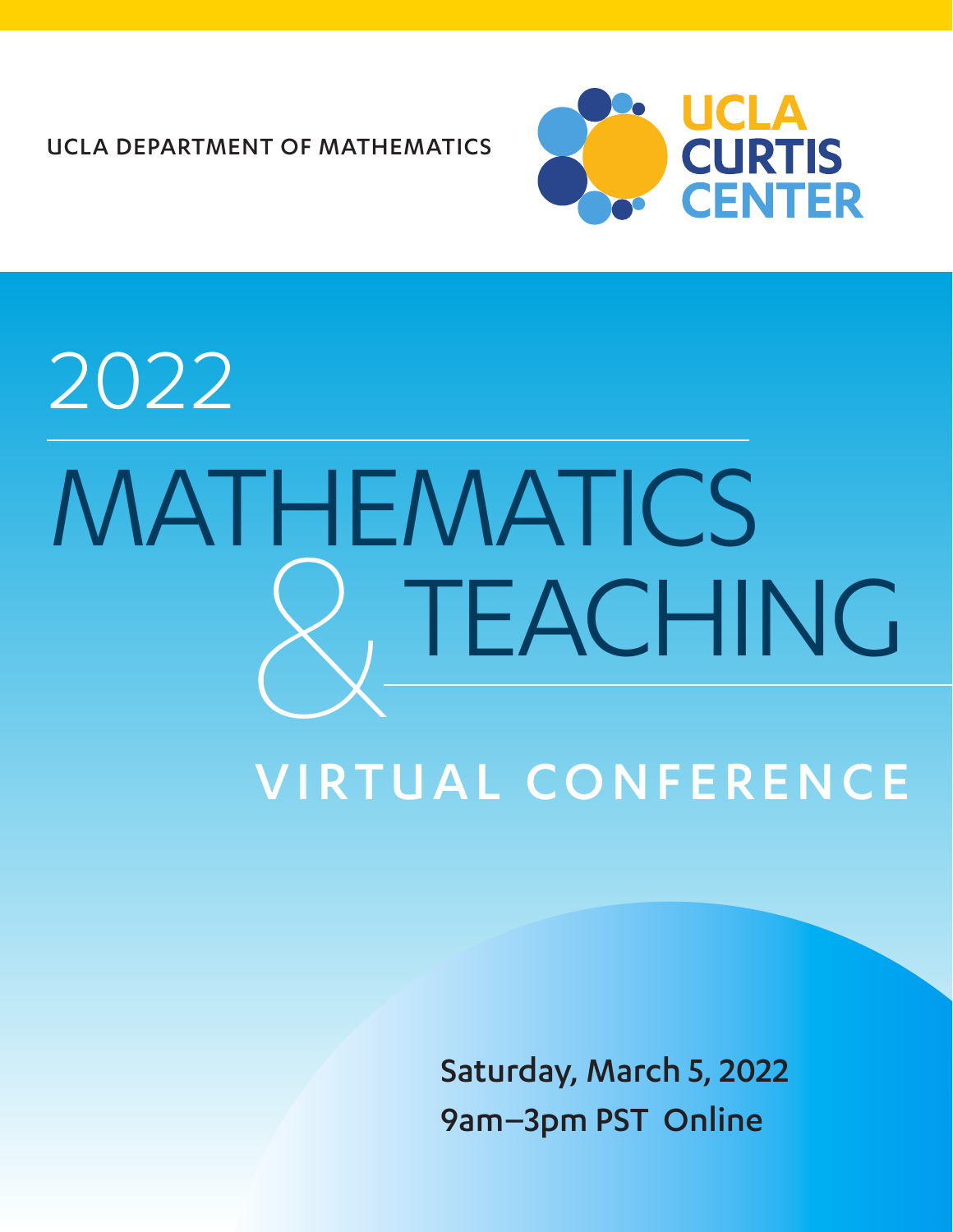## WELCOME!



We enthusiastically welcome you to The Curtis Center's 15th Annual Math and Teaching Conference! This year, our conference is virtual and includes an incredible lineup of speakers who will engage you with the theme of Catalyzing Change: World Class Mathematics for All. During this day of meaningful and relevant talks by current teachers, research mathematicians and mathematics educators, we will work together to improve the mathematical experiences of all K-12 students. We hope you find the conference helpful and inspiring, as you continue your amazing work of supporting students at your schools.

Warm wishes,

Heather Dallas EXECUTIVE DIRECTOR

#### **THE UCLA CURTIS CENTER**

The [UCLA Curtis Center](https://curtiscenter.math.ucla.edu/) is a group of K-12 and university mathematics enthusiasts who are working together to ensure a world class mathematics education for ALL students.

Currently, we:

- **F** Provide opportunities for K-12 teachers to deepen their understanding of the mathematics they teach, extend their knowledge of mathematics, and learn how to apply their mathematical knowledge to the work of teaching.
- $\blacktriangleright$  Train undergraduates for careers in mathematics education.
- $\blacktriangleright$  Develop mathematics assessments focused on problem solving, communicating reasoning, and application of mathematics.
- $\triangleright$  Write high quality mathematics activities for students in local schools to give them a view of mathematics as a creative reasoning and problem solving activity with intrinsic beauty and meaningful application.

#### **THE UCLA SITE OF THE MATHEMATICS DIAGNOSTIC TESTING (MDTP)**

[MDTP is a joint CSU/UC project](https://mdtp.ucsd.edu/) that develops diagnostic and written response assessments designed to measure students' preparedness for mathematics course work from grades six to cal-culus. [MDTP assessments](https://mdtp.ucsd.edu/assessments/index.html) are purposefully developed and validated by [MDTP Workgroup](https://mdtp.ucsd.edu/about/workgroup/index.html) members which include faculty from CSU, UC, community colleges, and secondary schools. Teachers are supported by [eight regional MDTP sites](https://mdtp.ucsd.edu/regional-sites/index.html) located at CSUs and UCs. MDTP site directors and staff assist teachers to access and administer MDTP online and paper testing and offer local data workshops and training to interpret and use MDTP diagnostic data formatively, all free of charge. The MDTP Assessment System helps teachers and students focus on topics, skills, and conceptual understanding support students to succeed in learning collegiate mathematics. During the COVID-19 pandemic, MDTP offers [remote testing](https://mdtp.ucsd.edu/online-testing/Remote%20Testing.html). The [UCLA MDTP](https://mdtp.ucsd.edu/regional-sites/Los%20Angeles.html) site serves Los Angeles and Ventura counties.

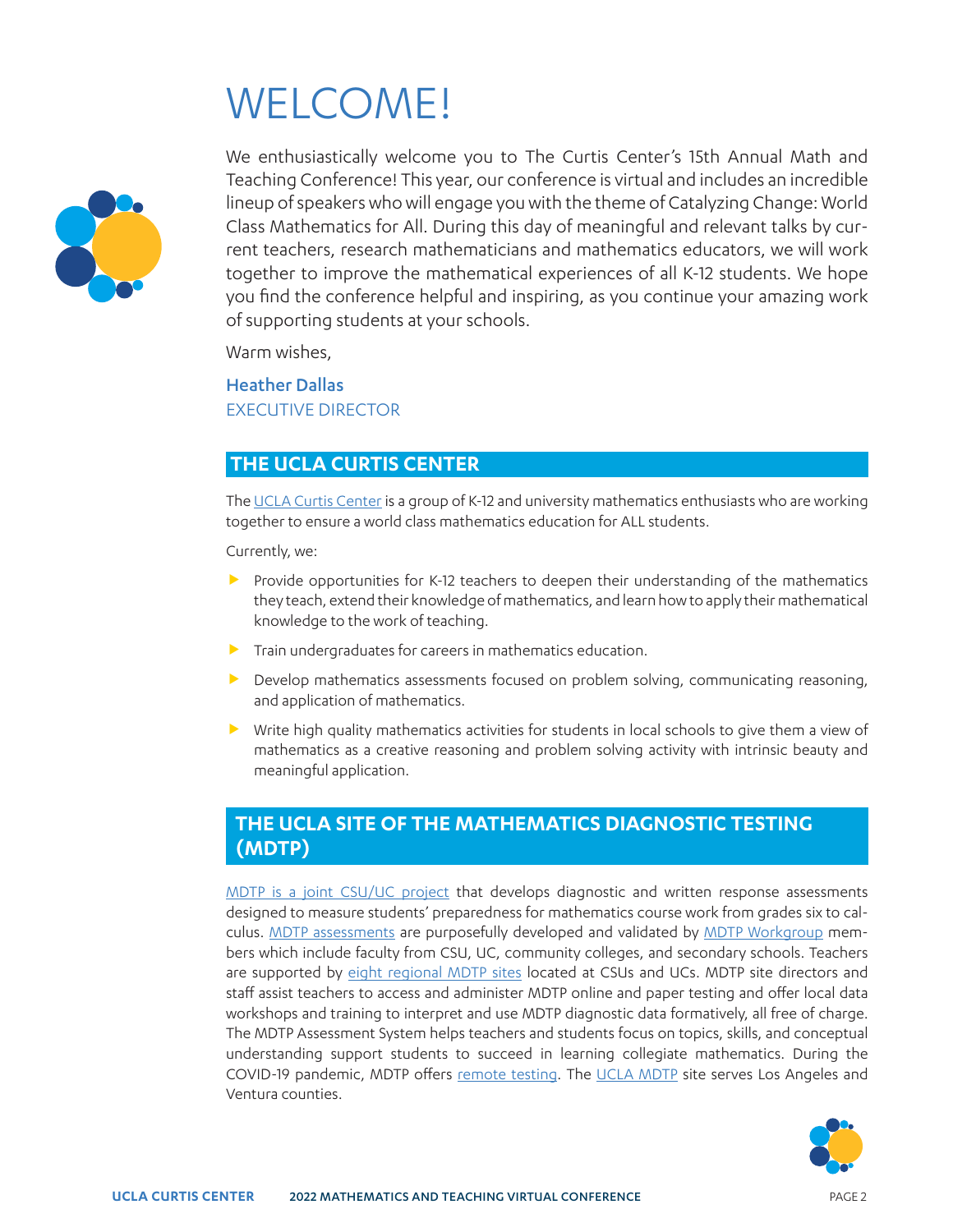#### **9:00–10:00AM MORNING PLENARY SESSION**



### **Victor J. Glover, Jr.**

Captain, U.S. Navy, NASA Astronaut

## A Journey from Ontario High School Mathematics Student to NASA Astronaut

The Curtis Center is honored and excited to have U.S. Navy Captain and NASA astronaut Victor J. Glover, Jr., the first Black astronaut to live on the International Space Station as part of a long-duration mission, as a keynote speaker for our 15th annual Mathematics & Teaching Conference. Victor will share his journey from local Southern California public school mathematics student to California State Polytechnic University, San Luis Obispo general engineering student, to Pilot and second-in-command on the Crew-1 Space X Crew Dragon, named Resilience. His presentation will help inform and inspire The Curtis Center's Applied Mathematics Mentorship Program (AMMP), a Gates Grand Challenge for Algebra 1 grant, which aims to rehumanize mathematics for South LA Black and Latina/o students by engaging them on small research teams mentored by STEM professionals of color. Victor's lived experiences provide meaningful insight about the importance of teamwork and mentorship in increasing student access to STEM careers.

VICTOR J. GLOVER, JR. was selected as an astronaut in 2013 while serving as a Legislative Fellow in the United States Senate. He most recently served as pilot and second-in-command on the Crew-1 SpaceX Crew Dragon, named Resilience, which landed May 2, 2021. It is the first post-certification mission of SpaceX's Crew Dragon spacecraft – the second crewed flight for that vehicle—and a long duration mission aboard the International Space Station. He also served as Flight Engineer on the International Space Station for Expedition 64.

The California native holds a Bachelor of Science in General Engineering, a Master of Science in Flight Test Engineering, a Master of Science in Systems Engineering and a Master of Military Operational Art and Science. Glover is a Naval Aviator and was a test pilot in the F/A 18 Hornet, Super Hornet and EA 18G Growler. He and his family have been stationed in many locations in the United States and Japan and he has deployed in combat and peacetime.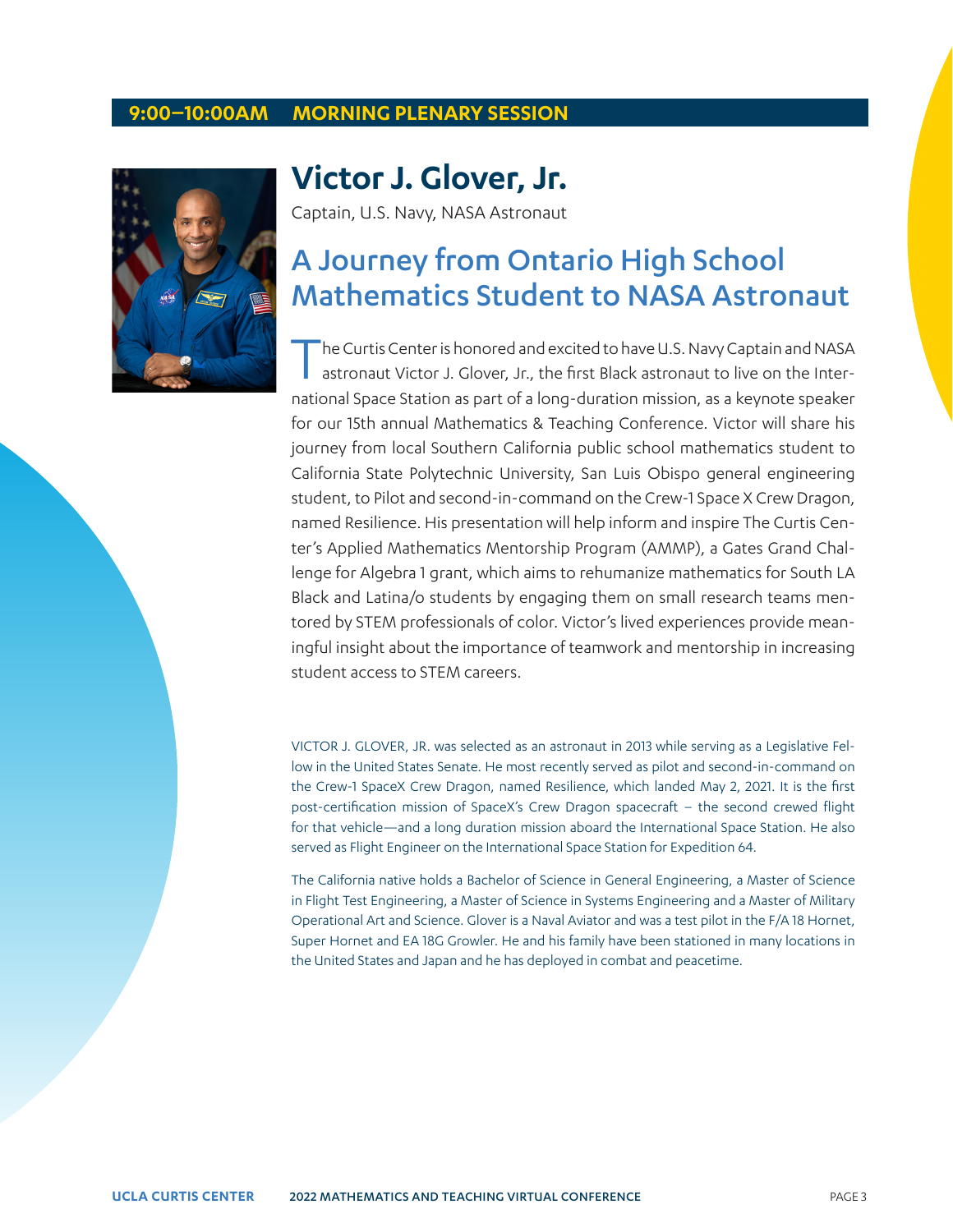#### **10:10–11:25 AM MORNING BREAKOUT SESSIONS**



#### **John SanGiovanni**

Mathematics Coordinator, Howard County Public Schools (Maryland)

#### **TEACHING FLUENCY WITH ADDITION AND SUBTRACTION BEYOND BASIC FACTS**

#### **PEDAGOGY, GRADES 2-5**

Fluency is complex. Teaching it is challenging. Teaching it equitably is non-negotiable. This session takes a deep dive into fluently adding and subtracting within 100 and 1,000 representing Common Core Math Standards 2.NBT.5 and 3.NBT.2 respectively. The session unpacks the reasoning strategies based on place value, properties of operations, and the relationship between addition and subtraction. Teaching strategies for instruction, student practice, and assessment will be featured through classroom-ready resources. Note that learning from this session can be easily adapted to addition and subtraction with fractions (4.NF.3, 5.NF.1) and decimals (5.NBT.7).

JOHN SANGIOVANNI is a nationally recognized leader in mathematics education. He works in Howard County, Maryland leading mathematics curriculum design, digital learning, assessment, and professional development. John is an author of more than twenty books about teaching and learning mathematics and consults nationally for curriculum development and professional learning.



#### **Dr. Karen Fuson**

Professor Emerita, School of Education and Social Policy Northwestern University

#### **TEACHING THE BEST COMPUTATION METHODS**

#### **RESEARCH & RECOMMENDATIONS, GRADES K-5**

Students and teachers can understand and become able to explain multidigit adding, subtracting, multiplying, and dividing using methods that are more accessible and more mathematically desirable than many methods now taught around the world including in the United States. Sense-making strategies discussed in this talk can reduce errors and engender understanding by students and by teachers. These methods were invented by students and then implemented in many kinds of classrooms to ensure that they are accessible to teachers and students. The methods are mathematically desirable: They generalize to larger numbers and to decimal computation, and they are particularly accessible versions of the standard algorithms.

DR. KAREN C. FUSON is a Professor Emerita at Northwestern University and has published over 80 articles in mathematics education. She is an author of the K-6 Math Expressions curriculum and numerous NCTM publications. Dr. Fuson is also a CCSS-M writing team author and advisor to the Smarter Balanced Assessment Consortium.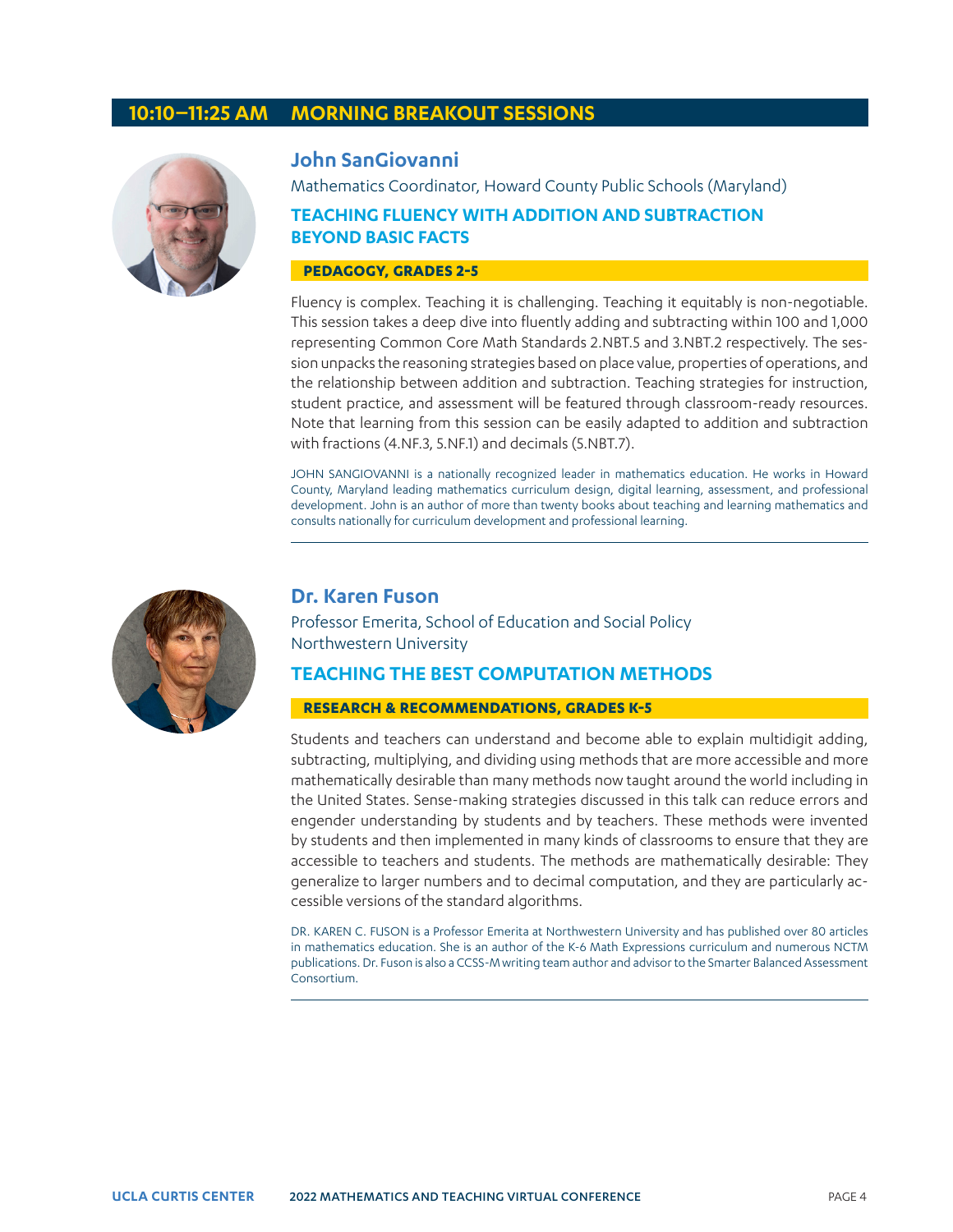#### **10:10–11:25 AM MORNING BREAKOUT SESSIONS CONTINUED**



#### **Julian Rojas**

Secondary Mathematics Specialist UCLA Curtis Center for Mathematics & Teaching

#### **THE KIBBLE MYSTERY**

#### **PEDAGOGY, GRADES 6-8**

Come explore a classroom-ready task to support students in understanding the connection between unit rates and linear equations. In this session, we will engage in an eighthgrade mathematics task that builds on our ratio reasoning skills and apply our knowledge of functions (8.F.4) to develop a mathematical model and solve a real-life [kibble] mystery… we will investigate whether a pet sitter overfed a golden retriever named Allie while her owner was away on vacation.

JULIAN ROJAS holds a Master of Arts in Education and a Bachelor of Science in Mathematics for Teaching from UCLA. He had several years of middle and high school practitioner experience teaching mathematics, engineering, and computer science in public and private schools in Los Angeles before joining The Curtis Center full time in 2020. Julian's career has been marked by advocacy for under-served, marginalized and at-risk communities including liaison work to the Spanish speaking community and Diversity Equity and Inclusion work. He has also presented at Twitter Math Camp where he shared his school's approach to Standards-Based Grading. Julian currently provides mathematical and pedagogical training to mathematics teachers across the State of California.



#### **Dr. John Sarli**

Professor Emeritus, Department of Mathematics California State University, San Bernardino

#### **Dr. Wally Etterbeek**

Professor Emeritus, Department of Mathematics & Statistics California State University, Sacramento

#### **PREPARING FOR HIGH SCHOOL GEOMETRY**

#### **RESEARCH & RECOMMENDATIONS, GRADES 6-10**

The transition from middle school to high school geometry can be difficult for students because the exploratory approach in Grades 6, 7, and 8 begins to be formalized with definitions and proofs. We will have a conversation about this situation, particularly as it regards proper terminology and preparation for the study of transformations. Participants will engage in some constructions from Euclidean geometry and will be asked to discuss the assumptions that underlie the procedures. A few proofs appropriate to beginning high school geometry will be presented.

JOHN SARLI began teaching at CSU San Bernardino in 1983 and chaired the Department of Mathematics from 1988-1994. His research is in the geometry of Lie-type groups and, since 2012, hyperbolic (non-Euclidean) geometry. From 2002 to 2020 he was Chair of the CSU/UC Mathematics Diagnostic Testing Project test-design workgroup.

WALLY ETTERBEEK is an emeritus Professor of Mathematics from CSUS retiring in 2003. He was a member of the MDTP from 1979 until his retirement. Since retirement he has worked with The Curtis Center evaluating, editing, and grading Smarter Balance Performance Tasks. In addition, he is the statistician for the MDTP and as a part time faculty at CSUS he teaches statistics and calculus.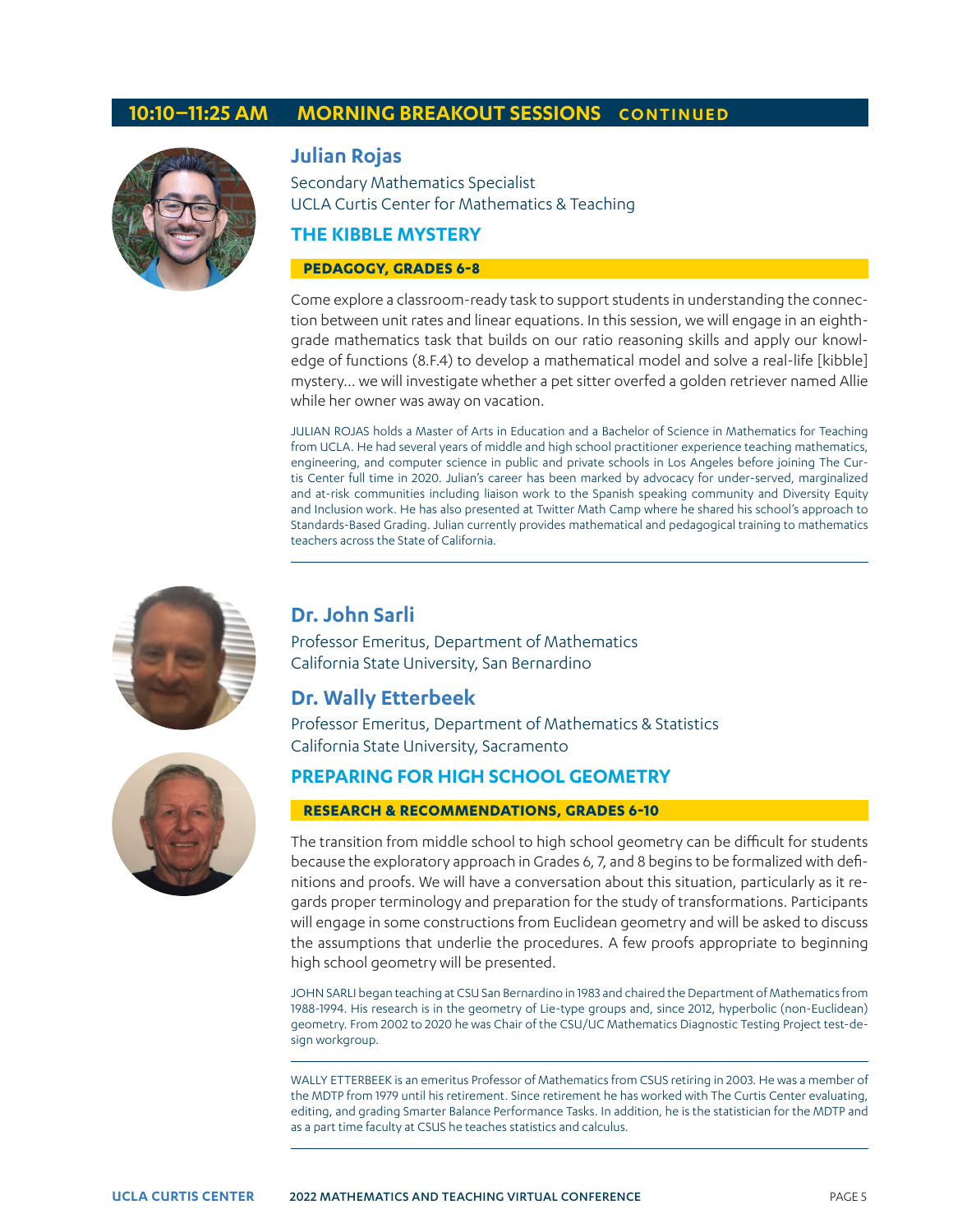#### **10:10–11:25 AM MORNING BREAKOUT SESSIONS CONTINUED**



#### **Dr. Giovanna Llosent**

Professor and Workgroup Chair of the CSU/UC Mathematics Diagnostic Testing Project (MDTP), California State University, San Bernardino

#### **USE MDTP DIAGNOSTIC DATA AND OPEN RESPONSE ITEMS TO BRIDGE UNFINISHED LEARNING**

#### **RESEARCH & RECOMMENDATIONS, GRADES 6-12**

Join this session to learn how to use MDTP diagnostic results to learn what students know and how MDTP open response items can be used to unpack misconceptions and reengage students in learning experiences that bridge understanding to their current course work. This content is appropriate for all secondary math educators (6-12).

\*MDTP is a free assessment system to all California secondary math educators.

DR. GIOVANNA LLOSENT is a Professor of Mathematics at CSU San Bernardino and the Workgroup Chair of the CSU/UC Mathematics Diagnostic Testing Project (MDTP). Giovanna earned her Master's in Mathematics in Costa Rica where she worked as a secondary mathematics teacher for eight years. She earned her Ph.D. in Mathematics from the University of Iowa and has been in her current role at CSUSB since 2007.



#### **Michelle Welford**

Director of Assessment UCLA Curtis Center for Mathematics & Teaching **SHAMIR SECRET SHARING: APPLICATIONS OF POLYNOMIALS IN ENCRYPTION**

#### **PEDAGOGY, GRADES 9-12**

Sometimes a secret is SOOOOO important, such as missile launch codes, that no one person should have direct access to it. Shamir's Secret Sharing (SSS) is a key distribution algorithm, named for the well-known Israeli cryptographer Adi Shamir. SSS encrypts a secret and generates clues, called shares, that are then distributed to a group of people who are allowed access to the secret. When that group of people bring their shares (clues) together, they are then able to figure out the secret. Let's investigate the mathematics (HS.A.CED.2, HS.A.REI.6, HS.A.REI.10, HS.F.IF.2) behind how this works! This lesson is easily adaptable for students in Algebra, Algebra II or Pre-Calculus.

MICHELLE WELFORD holds a Bachelor's degree in Mathematics, a Master's in Education and is a Nationally Board Certified Teacher. She taught high school mathematics for 10 years during which time she wrote her own Geometry and AP Statistics curriculum. Her efforts significantly improved student access to success on the AP Statistics exam, with pass rates increasing from 20% to 94% after she took over the program. Michelle also served for five years as an instructional coach for the Los Angeles Unified School District during which time she also wrote professional development curriculum in geometry for the UCLA Mathematics Department. Michelle was Co-Director of the 2015-2017 Smarter Balanced Performance Task Project during which time she was pivotal in the development of 168 mathematical modeling tasks used in summative assessments across 21 US States. As Director of Assessment for The UCLA Curtis Center, she continues to lead a team of educators and mathematicians from across the United States in writing performance tasks for the Smarter Balanced assessment.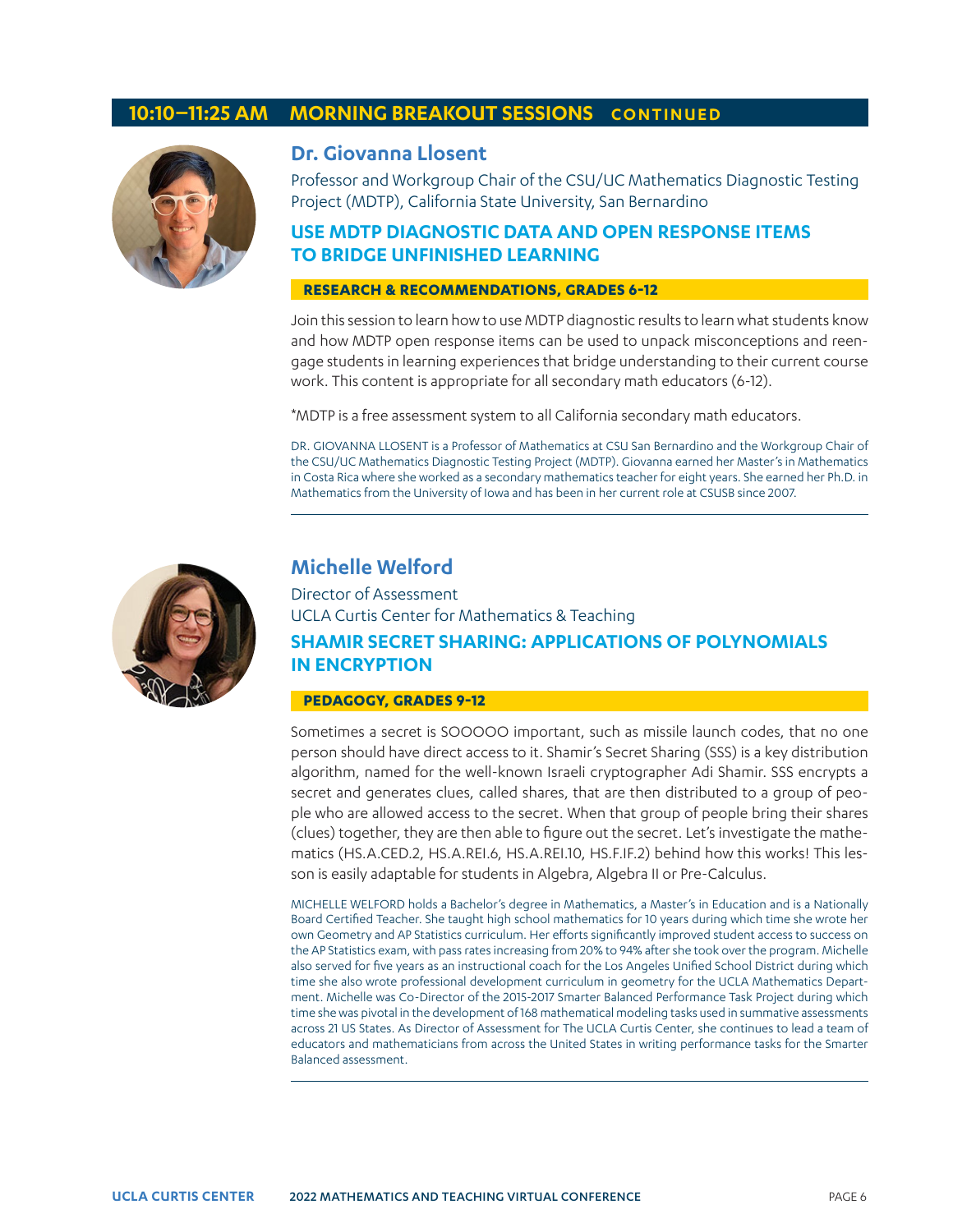#### **10:10–11:25 AM MORNING BREAKOUT SESSIONS CONTINUED**



#### **Dr. Mary Pilgrim**

Associate Professor, Department of Mathematics & Statistics San Diego State University

#### **Dr. Charles Wilkes II**

Postdoctoral Scholar, Department of Mathematics & Statistics San Diego State University

#### **DISRUPTING UNPRODUCTIVE NARRATIVES IN MATHEMATICS EDUCATION THROUGH TEACHER BELIEFS AND PRACTICE**

#### **RESEARCH & RECOMMENDATIONS, GRADES 9-12**

In this session we will show research that captures how students think about what it means to be a mathematician and a doer of mathematics, as well as what entails seeing the strengths and assets that students bring into classrooms. Additionally, we will show video clips of moments in classrooms where teachers use their discretion to communicate messages to students about what it means to be smart and who is smart. In addition, through several different activities we will discuss the beliefs that we have as educators with respect to mathematics and our students, ways that practices can reinforce and negate problematic ways of being, and name specific moves and practices that can counter problematic narratives. In closing, we will provide future recommendations for research that entail understanding the trajectories of teacher's practice that is more inclusive and equitable.

MARY PILGRIM is an Associate Professor of Mathematics Education and Director of the Math & Stat Learning Center at San Diego State University. Her research area is on the use of evidence-based practices in post-secondary education through professional development with a focus on long-term change and sustainability.

CHARLES WILKES is a postdoctoral researcher working on the Math Persistence through Inquiry and Equity (MPIE) project. His work focuses on the experiences of Black learners in mathematics and equitable teaching practices. Specifically, his work has focused on how teachers build one-on-one relationships with students through mathematical content, Black learners' conceptions of smartness, how Black learners are positioned in mathematics courses, and how teachers signal messages about smartness through their practice.



#### **Dr. Raphael Rouquier**

Professor, Department of Mathematics, UCLA

#### **THE GAME OF NIM**

#### **MATHEMATICS FOR TEACHERS, GRADES K-12**

Nim is a two-player game that can be played as early as in Kindergarten, but that can remain challenging for all K-12 students. After identifying a winning strategy in the most basic version of the game, the need to adapt the strategy for variations of the game lead to identifying mathematical structures involving modular arithmetic. The Nim numbers play a central role in combinatorial game theory and provide a field where all (quadratic) equations can be solved.

PROFESSOR ROUQUIER received his PhD in mathematics from the University of Paris VII and joined the UCLA Department of Mathematics in 2012. He is a member of the UCLA Mathematics Department's Equity, Diversity, & Inclusion Committee. He was awarded the Whitehead Prize in 2006 and the Adams Prize in 2009 for contributions to Representation Theory.

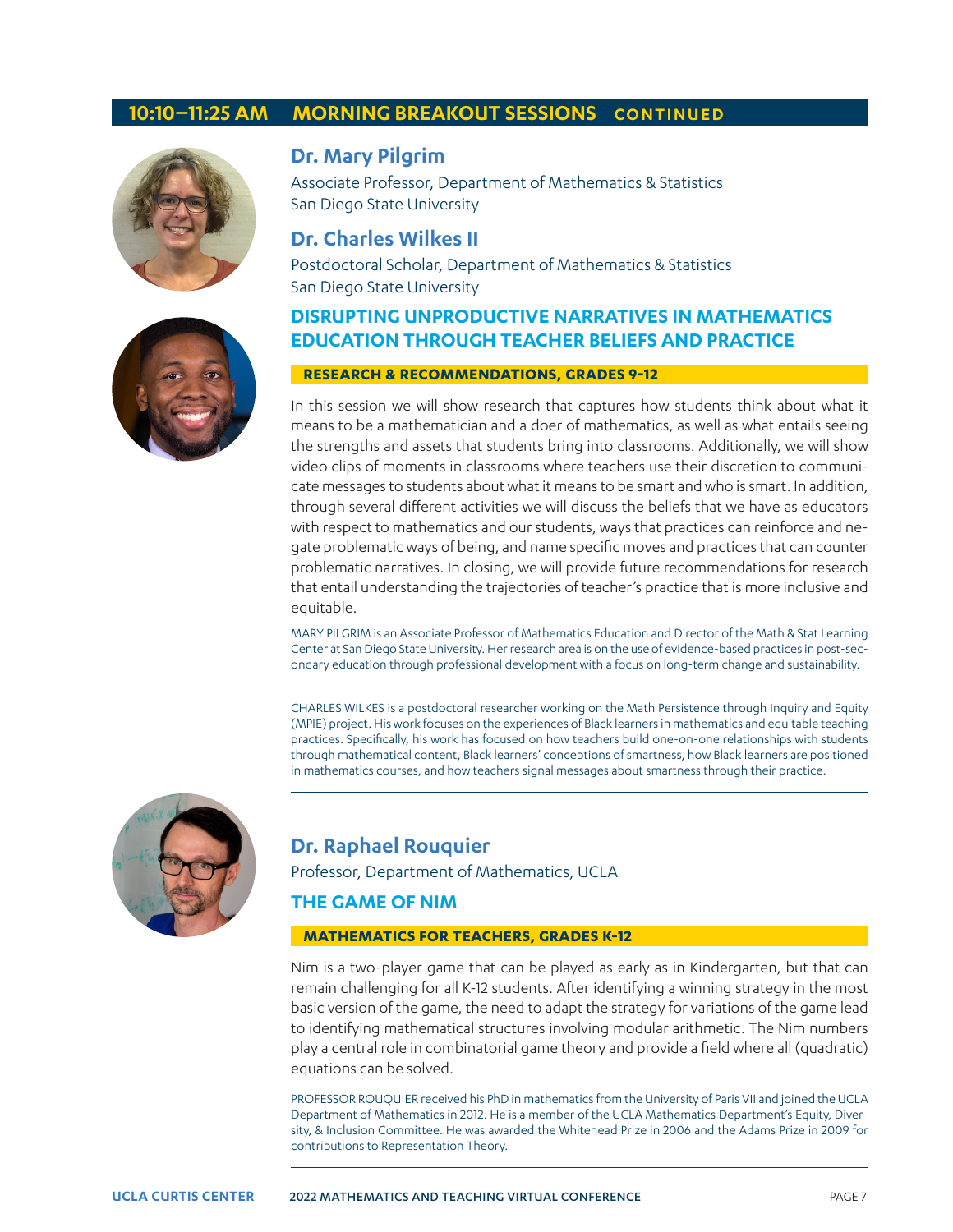#### **12:35–1:35PM AFTERNOON PLENARY SESSION**







**Dr. Andrea Bertozzi** Professor, Department of Mathematics, UCLA

**Dr. Guido Montúfar** Assistant Professor, Department of Mathematics, UCLA

#### **Dr. Marcus Roper**

Professor, Department of Mathematics, UCLA

### WHAT IS DATA SCIENCE? PERSPECTIVES FROM PRACTICING DATA SCIENTISTS

As K-12 math educators consider how to best prepare students to pursue STEM careers in the modern workforce, discussions around data science have become increasingly common. In this session, a panel of three professors from the #2 nationally ranked UCLA Applied Mathematics Group will answer moderator and audience questions around data science including:

- What is data science?
- What could/should K-12 mathematics instructors do to prepare students for college work with data science?
- **F** Should K-12 student mathematics experiences include data science? If so, what should those experiences be?

ANDREA BERTOZZI received her PhD in Mathematics from Princeton University and joined UCLA in 2003. She is an applied mathematician recognized for her work in nonlinear partial differential equations and in graphical models for data science. She has expertise in fluid interfaces, swarming models, and crime modeling. She was the Maria Geoppert-Mayer Distinguished Scholar at Argonne National Laboratory in 1995-96 and was on the faculty in both Mathematics and Physics at Duke University from 1995-2003. She currently holds the position of Distinguished Professor of Mathematics and Mechanical and Aerospace Engineering, Director of the Applied Mathematics program, and the Betsy Wood Knapp Chair for Innovation and Creativity. She is a fellow of the American Physical Society, American Mathematical Society, and the Society for Industrial and Applied Mathematics. She was a Clarivate Analytics/Thomson-Reuters "highly cited" researcher in Mathematics in 2015 and 2016. She is a Simons Math + X investigator since 2017 and is a Fellow of the American Academy of Arts and Sciences since 2010.

GUIDO MONTÚFAR earned his Ph. D. in mathematics from Leipzig University and joined the UCLA Departments of Mathematics and Statistics in 2017. In addition to teaching mathematics and statistics, he leads the Mathematical Machine Learning Group – centered at UCLA and the Max Planck Institute for Mathematics in the Sciences, in Germany – works on deep learning theory and mathematical machine learning. Through investigations of the geometry of data, hypothesis functions and parameters, he and his team are developing the mathematical foundations of deep learning and improving learning with neural networks. Montúfar is the recipient of a starting grant from the European Research Council and a CAREER award from the National Science Foundation, and he serves as research mentor with the Latinx Mathematicians Research Community. He and his team have organized a weekly online math machine learning seminar since 2020.

MARCUS ROPER earned his Ph. D. in mathematics from Harvard University and joined the UCLA Mathematics Department in 2010. In addition to teaching mathematics, he conducts research in mathematical problems coming from physics and biology. He is particularly interested in fungal mycelia, the microvascular system and design and optimization of inertial microfluidic devices. Professor Roper has collaborated with The Curtis Center by editing mathematics and physical science lessons written by teachers in the Center's California Math Science Partnership Grant with Glendale Unified, editing K-12 lessons written for use with Magformers, magnetic polygons used as concrete models in instruction, as well as speaking to teachers about current mathematical research. In addition, Professor Roper supports the development of future teachers by serving as the advisor to undergraduate math majors studying to be future high school teachers as they engage in summer research in applied mathematics.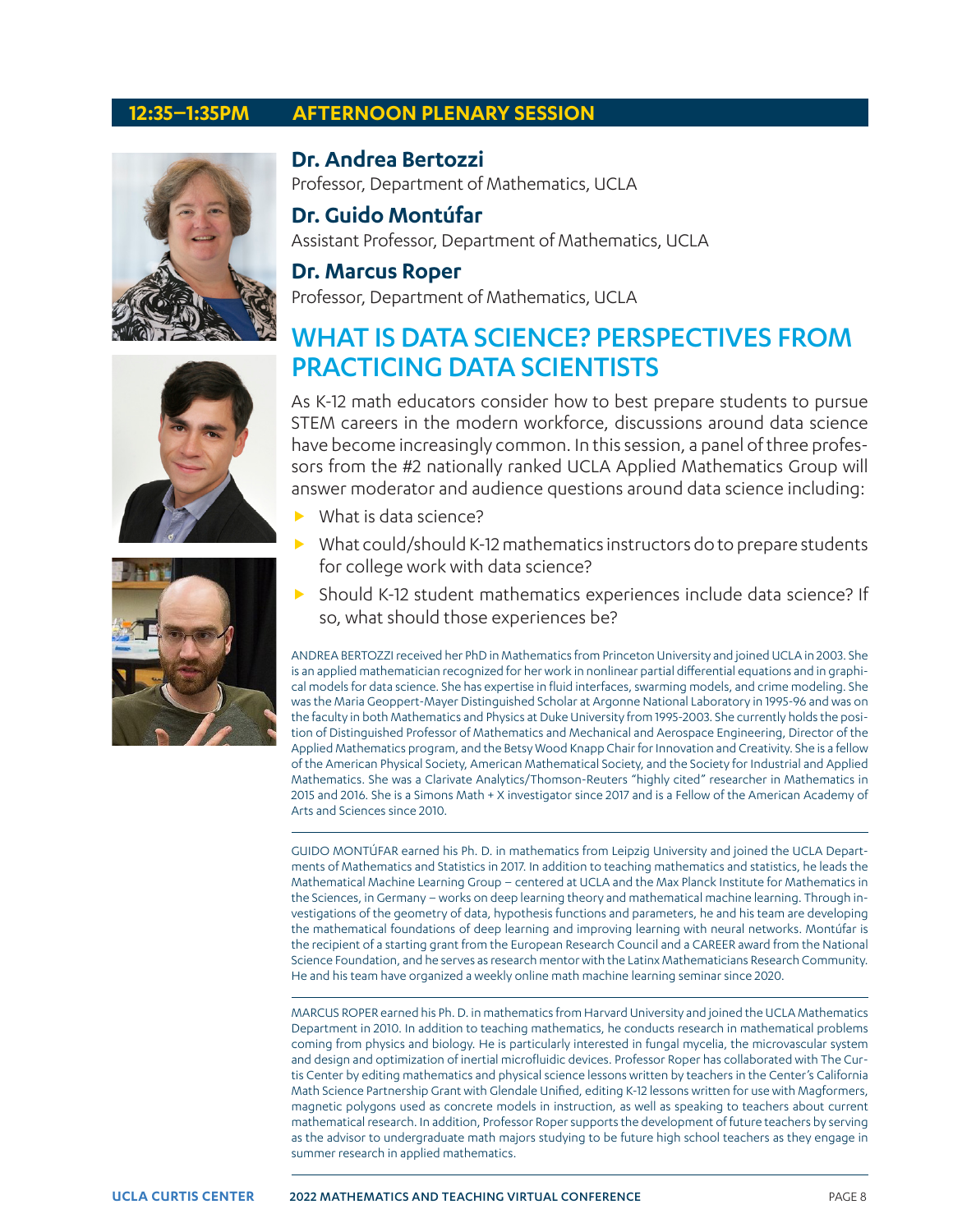#### **1:45–3:00 PM AFTERNOON BREAKOUT SESSIONS**



#### **Kelly Ann Sassone**

Teacher, Da Vinci Schools Elementary Mathematics Specialist UCLA Curtis Center for Mathematics & Teaching

#### **USING LESSON STUDY TO SUPPORT YOUNG CHILDREN'S MATHEMATICAL THINKING**

#### **PEDAGOGY, GRADES K-2**

In this session, I will share how I used Teaching Through Problem Solving (TTP) to engage my early elementary school students in discovering the attributes of rectangles, squares, and circles in an authentic and engaging way. I found that with this method, my students thrived as they not only recognized shapes but also authentically discussed the attributes of rectangles and squares in a meaningful way and applied their new knowledge to novel contexts. The session will span the progression of K.G.4 to 1.G.1 to 2.G.1.

KELLY ANN SASSONE currently teaches kindergarten at Da Vinci Connect and is an elementary math specialist at the UCLA Curtis Center. She also teaches Math 74SL at UCLA, which aims to facilitate student development of the professional mathematical and pedagogical understandings required to teach California's K-5th grade mathematics curriculum through both coursework and fieldwork in local classrooms. She has been teaching for 16 years and has presented at various conferences around the state.



#### **Dr. Sucharit Sarkar**

Professor, Department of Mathematics, UCLA

#### **KNOTTED ROPES AND FRACTIONS**

#### **MATHEMATICS FOR TEACHERS, GRADES K-8**

One of my research areas is knot theory, which is the branch of mathematics that studies how ropes can be knotted in space. The objects one studies are very simple, yet the underlying math is often very deep, and therefore, knot theory can carry an appeal to a large audience, from elementary school students to senior mathematicians. I will describe certain specific ways to knot two ropes together and together we will discover an extremely surprising connection between such knotted ropes and fractions. Indeed, several concepts about fractions that are taught to school children can be reinterpreted in terms of knotted ropes, and can be a more fun way to explore fractions. The talk will be interactive, with actual knotting done with actual ropes!

PROFESSOR SUCHARIT SARKAR received his PhD in mathematics from Princeton University in 2009 and joined the UCLA Mathematics Department in 2016. He teaches mathematics to undergraduate and graduate students at UCLA, trains the UCLA undergraduate team for the Putnam competition, and conducts research on topology, which is the area of mathematics that studies shapes of spaces.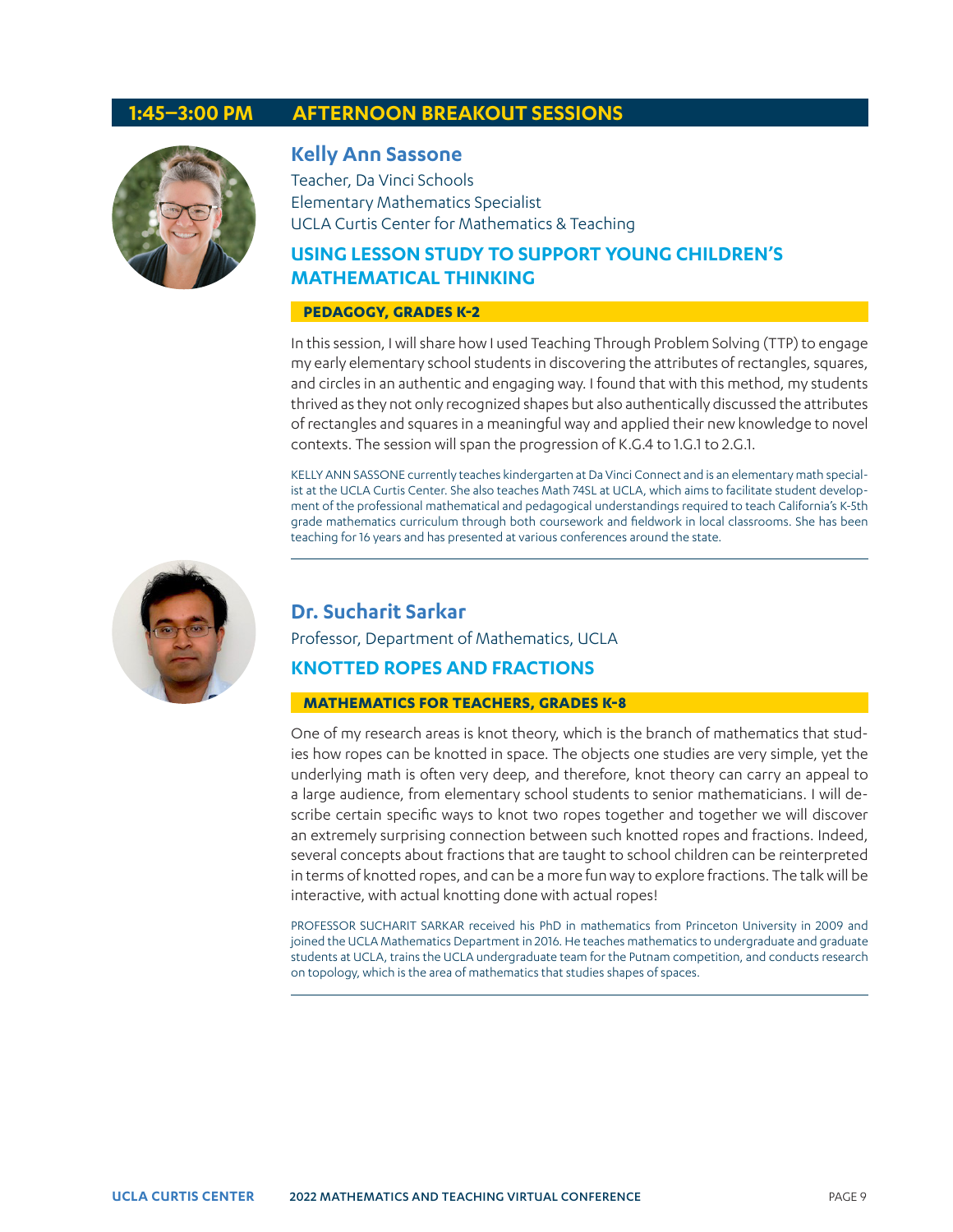#### **1:45–3:00 PM AFTERNOON BREAKOUT SESSIONS CONTINUED**



#### **Chris Shore**

Coordinator of Secondary Curriculum & Instruction, Murrieta Valley USD Author, The Math Projects Journal

#### **HOW HIGH IS YOUR CEILING? TEACHER EXPECTATIONS & PEDAGOGY FROM A SINGAPORE GARDEN**

#### **PEDAGOGY, GRADES 6-8**

The level of student learning in any class is directly related to the level of the teacher's expectations of students' abilities. Experience a math problem from Singapore that demonstrates what the expectations are in the country with the highest achieving math students in the world. Then participate in a math activity that will demonstrate simple instructional strategies to support engagement, higher-order thinking, and prerequisite skills for area of circles (Standard 7.G.4).

CHRIS SHORE is an experienced teacher and presenter, who taught high school mathematics for 29 years. As a California Awardee for the Presidential Award for Excellence in Mathematics and Science Teaching, he knows how to effectively engage adolescents in the mathematics classroom. Chris is also the author of several education articles as well as the books, MPJ's Ultimate Math Lessons and Clothesline Math: The Master Number Sense Maker.



#### **Dr. Guershon Harel**

Professor, Department of Mathematics, University of California, San Diego

#### **PUTTING STUDENTS' INTELLECTUAL NEED AT THE CENTER OF THE INSTRUCTIONAL EFFORT**

#### **RESEARCH & RECOMMENDATIONS, GRADES 6-8**

Most students, even those who desire to succeed in school, are intellectually aimless in mathematics classes because often they do not realize an "intellectual need" for what we intend to teach them. The notion of intellectual need refers to the learner's understanding of how and why a particular piece of knowledge came to be. In this talk, we will address the questions: What exactly is intellectual need? How does the presence or absence of intellectual need manifest itself in mathematics curriculum and instruction? How do we shift the instructional effort toward students' intellectual need?

GUERSHON HAREL is a distinguished professor at the Mathematics Department at the University of California, San Diego. His research interest is in cognition and epistemology of mathematics and their implications to mathematics learning and teaching.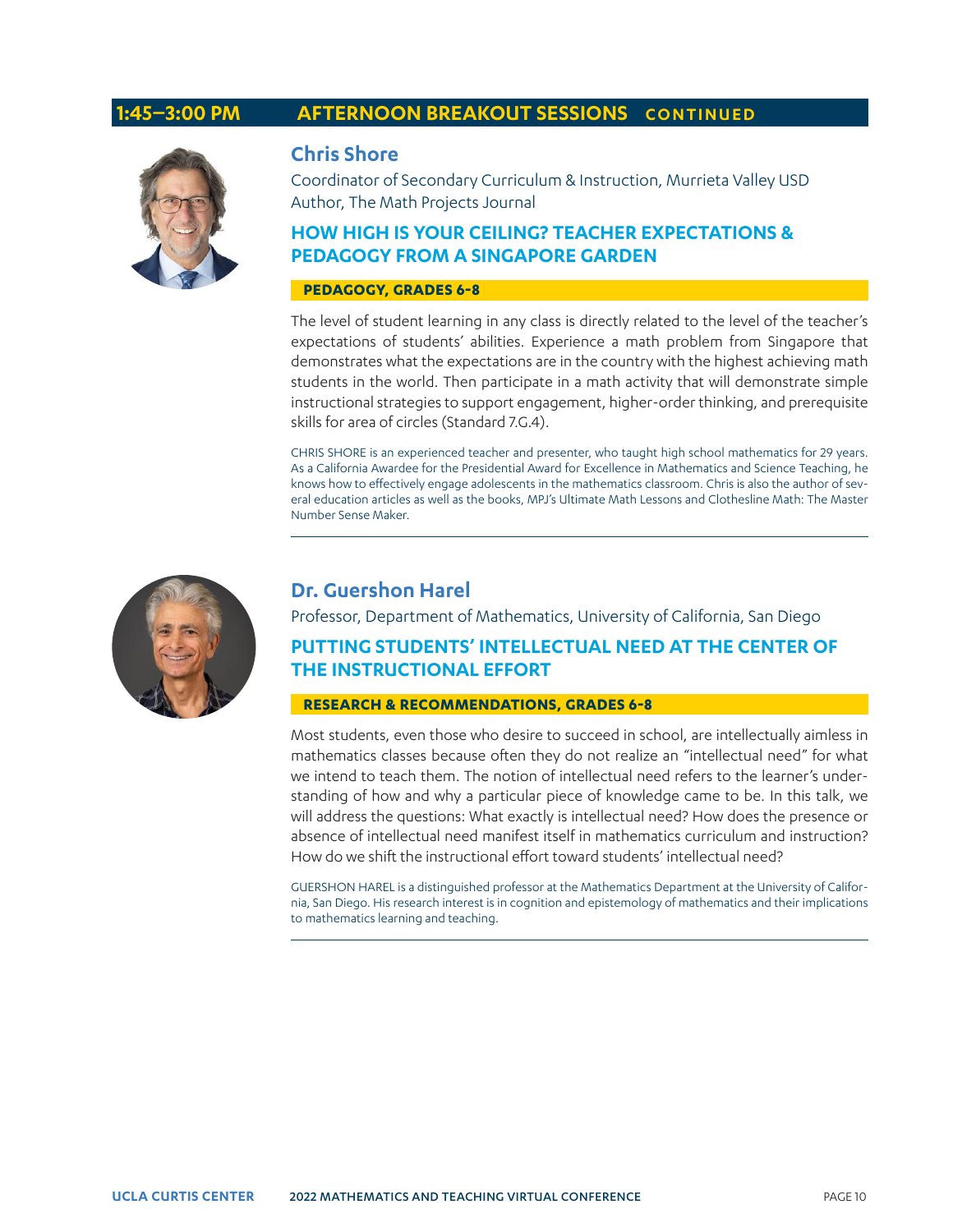#### **1:45–3:00 PM AFTERNOON BREAKOUT SESSIONS CONTINUED**



#### **Dr. Kimberly Samaniego**

Director CSU/UC Mathematics Diagnostic Testing Project (MDTP) University of California, San Diego

#### **MAPPING A NEW NORMAL: USING THE MDTP ASSESSMENT SYSTEM TO UNDERSTAND AND BRIDGE STUDENTS' UNFINISHED LEARNING**

#### **RESEARCH & RECOMMENDATIONS, GRADES 6-12**

Join this session to learn about the MDTP Assessment System and how I used MDTP diagnostic data to understand and bridge my students' unfinished learning in a remote summer program. Together, we will analyze diagnostic results and learn to use the results formatively to determine what students know. I will share the instructional strategies that I used to support my students' access to the math in their current class and develop readiness for the next level, and I will share the results of those efforts. This content is appropriate for all secondary math educators (6-12).

\*MDTP is a free assessment system to all California secondary math educators.

DR. KIMBERLY SAMANIEGO is the Director of the Mathematics Diagnostic Testing Project (MDTP) and the Director of Math Testing and Placement (MTP) at UC San Diego earning her B.A. in Mathematics from California State University, Sacramento and her Ed. D. in Teaching and Learning from UC San Diego. Kim's 20 years of experience as a secondary mathematics teacher and teacher leader inform and strengthen her ability to fuse her personal goals of providing access and equitable learning opportunities to students from all backgrounds with MDTP's mission of supporting secondary mathematics educators in their work to prepare their students to succeed in college-level mathematics.



#### **Isai Lopez**

Secondary Mathematics Specialist UCLA Curtis Center for Mathematics & Teaching

#### **AEROSPACE ENGINEERS IN ALGEBRA I: A GLIMPSE OF A RESEARCH INVESTIGATION ON THE ENDEAVORS OF SPACEX ENGINEERS**

#### **PEDAGOGY, GRADES 9-12**

But when are we going to use this in real life?" Aerospace engineers use these concepts every day! In this session we will walk through an Algebra I lesson that focuses on different considerations aerospace engineers must make when carrying out a successful rocket launch. What is the lowest initial velocity that a rocket must be launched at in order to reach a specified height? What forces act on the rocket and how do they affect the launch? Come explore this activity and see how your students can represent constraints by equations or inequalities (HSA.CED.A.2), interpret expressions that represent a quantity in terms of its context (HSA.SSE.A.1), and collect and graph data and equations on coordinate axes with labels and scales using online tools (HSA.CED.A.3, SMP 4 & 5). This lesson is part of The Curtis Center's Applied Mathematics Mentorship Program (AMMP).

ISAI LOPEZ holds a Master of Arts in Education and a Bachelor of Science in Mathematics for Teaching from UCLA. For several years, he served as a mathematics and leadership teacher in under-served, high-poverty schools in East Los Angeles. As an alumnus of LAUSD, he is passionate about presenting students with meaningful mathematics experiences that are culturally relevant, rigorous, and applicable to real-world contexts. As a Secondary Mathematics Specialist for the UCLA Curtis Center, Isai currently provides mathematical and pedagogical training to mathematics teachers across California.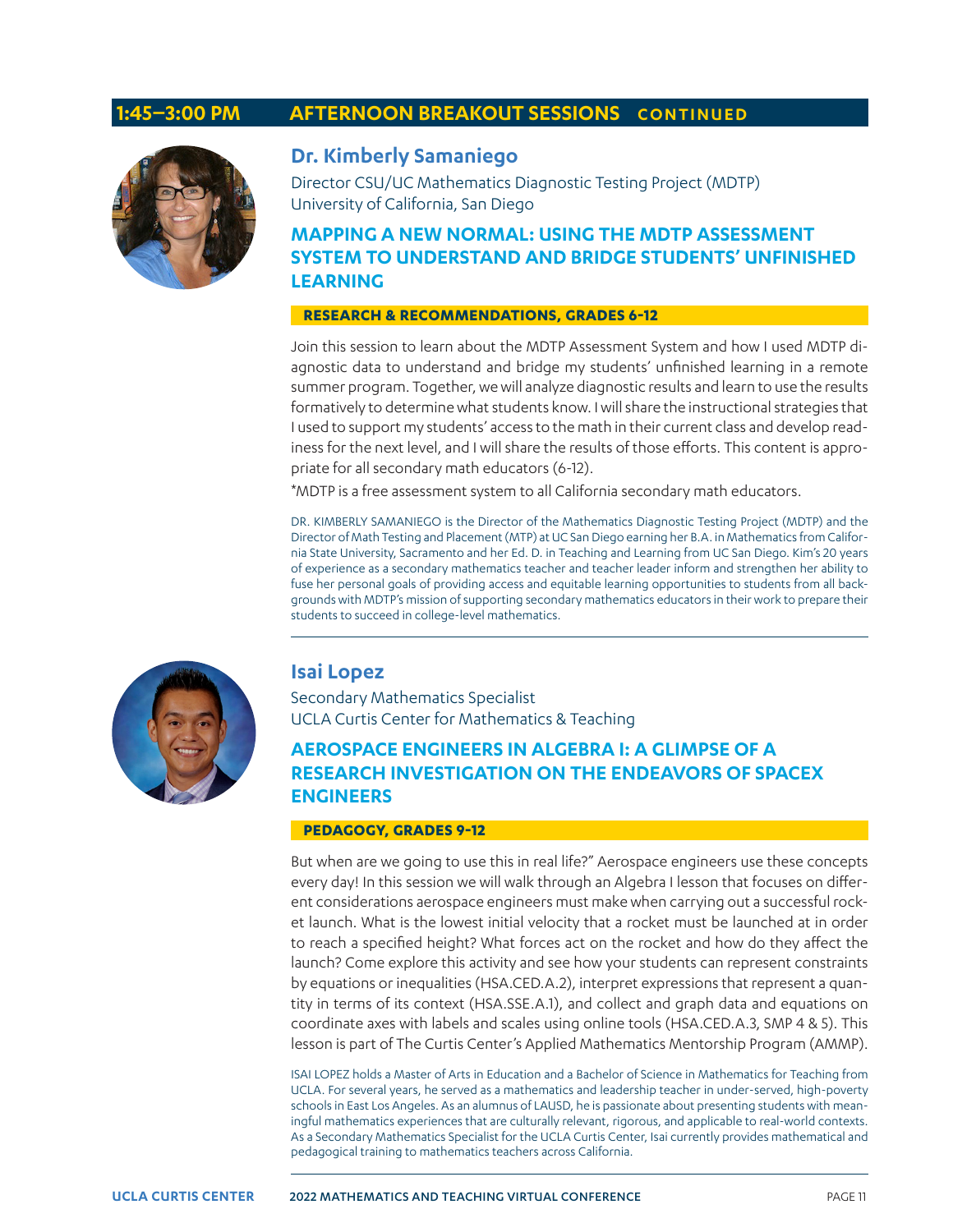#### **1:45–3:00 PM AFTERNOON BREAKOUT SESSIONS CONTINUED**



#### **Daren S. Starnes**

Statistics Consultant

#### **MAKING SENSE OF STATISTICAL INFERENCE VIA SIMULATION**

#### **MATHEMATICS FOR TEACHERS, GRADES 9-12**

How can we help students make sense of important statistical concepts like margin of error and P-value? In this session, we'll explore two simulation activities--one for random sampling and one for randomized experiments--that help students unravel the logic of confidence intervals and significance tests, as well as the appropriate scope of inference.

DAREN STARNES has taught introductory and AP Statistics since 1996. He frequently presents in-person and online sessions about statistics teaching and learning for high school students and teachers. Daren is heavily involved in the AP Statistics community as a 20-year exam reader, lead instructor for AP Daily videos, and lead consultant for College Board workshops.



#### **Dr. Rachel Lambert**

Assistant Professor, Gervitz Graduate School of Education University of California, Santa Barbara

#### **DESIGNING MATHEMATICS CLASSROOMS TOWARDS NEURODIVERSE STRENGTHS**

#### **RESEARCH & RECOMMENDATIONS, GRADES K-12**

Neurodiversity is a social movement to resist deficit framings of disabled and neurodivergent people, and to instead understand neurodiversity as bringing both strengths and challenges. What are the implications for math class? We will analyze narratives of learning mathematics by neurodiverse individuals, identifying common barriers in K-12 math classrooms. We will also explore dyslexic strengths in mathematics through data from an interview study of dyslexic research mathematicians.

RACHEL LAMBERT is an Assistant Professor in Special Education and Mathematics Education at the Gevirtz Graduate School of Education at University of California, Santa Barbara. Her goal is to increase access to meaningful mathematics for students with disabilities. Her research focuses on mathematical identity processes for Latinx students with disabilities, understanding neurodiverse strengths in mathematics, and UDL Math.